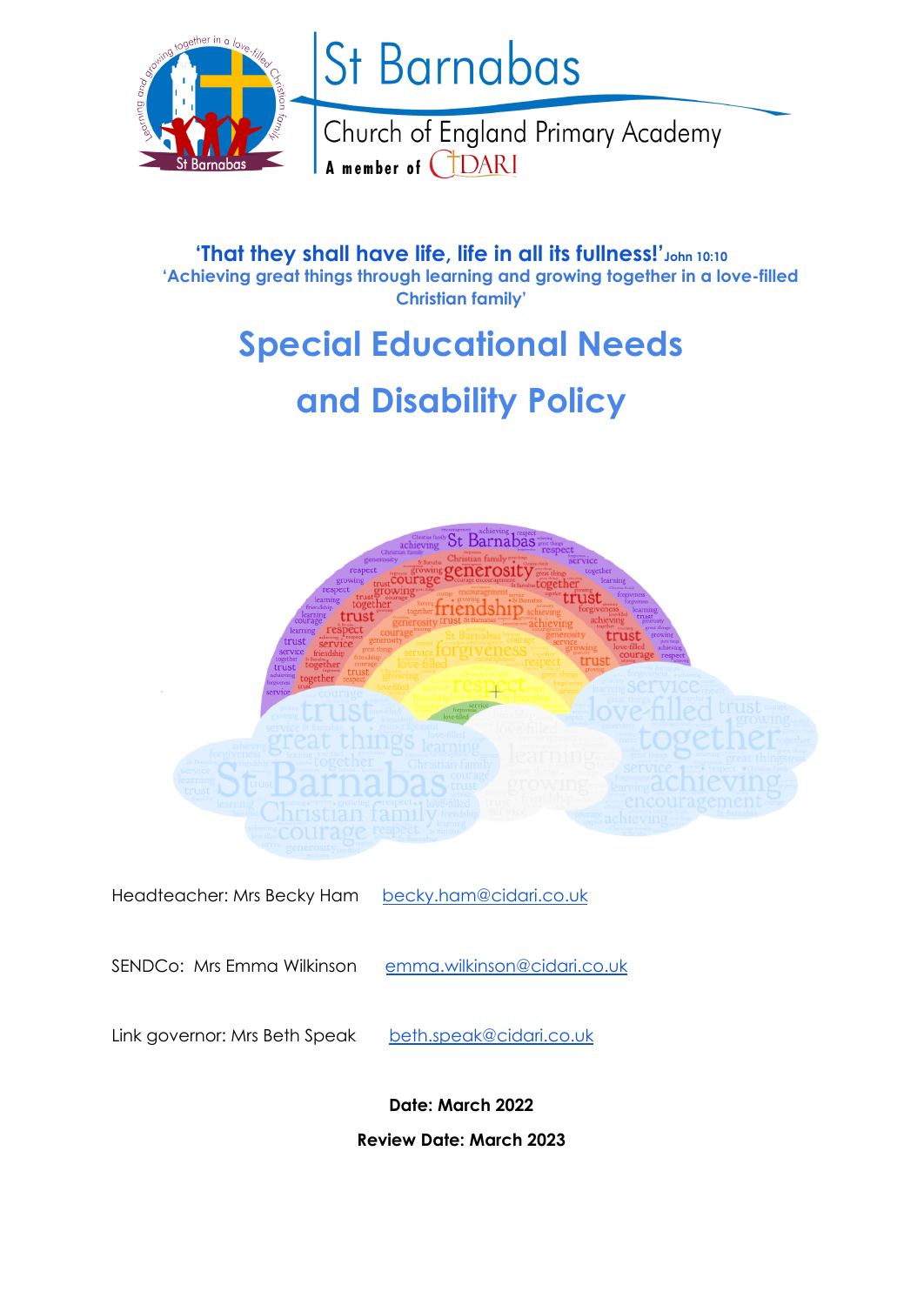# **Compliance**

This policy complies with the statutory requirement laid out in the SEND Code of Practice 0 – 25 (July 2014) 3.65 and has been written with reference to the following guidance and documents:

- Equality Act 2010: advice for schools DfE Feb 2013
- $\bullet$  SEND Code of Practice  $0 25$  (July 2014)
- Education Act 1996
- Schools SEN Information Report Regulations (2014)
- Statutory Guidance on Supporting pupils at school with medical conditions (April 2014)
- The National Curriculum in England: framework for Key Stage 1 and 2 (July 2014)
- Safeguarding Policy
- Accessibility Plan
- Teachers Standards 2012

This policy was created by the school's SENDCo in consultation with the school's SEND Governor, the Headteacher and school staff reflecting the SEND Code of Practice 0-25 (2014) guidance.

# **Mission Statement**

At St Barnabas we strive to help every child to, 'achieve great things' and live 'life in all its fullness' by inspiring them with rich, fun experiences and equipping them with a love of learning. Our school has a strong Christian ethos built on our core Gospel values which the children chose themselves: Trust, Forgiveness, Friendship, Generosity, Respect, Service and Courage. St Barnabas was known in the Bible as an encourager so we try to follow his example and encourage others. With close links with our parish church, other schools in our multi-academy Trust and our dedicated team of staff, governors and parents, we take pride in, "Learning and growing together in a love-filled Christian family".

# **Aims**

At St Barnabas, we value all children equally. We are committed to meeting the special educational needs of pupils and ensuring they make progress. In line with our vision we aim for every child to 'achieve great things' within our Christian family. Our children will have access to a broad, balanced relevant curriculum and will have the opportunity to participate in the full life of the school. We promote hard work and a feeling of self-worth with all our pupils.

At St Barnabas we aim to:

- Raise the achievement of all children
- Promote the self-esteem, well-being and motivation of all children
- Listen to children's views and involve them in planning their education
- Work in partnership with parents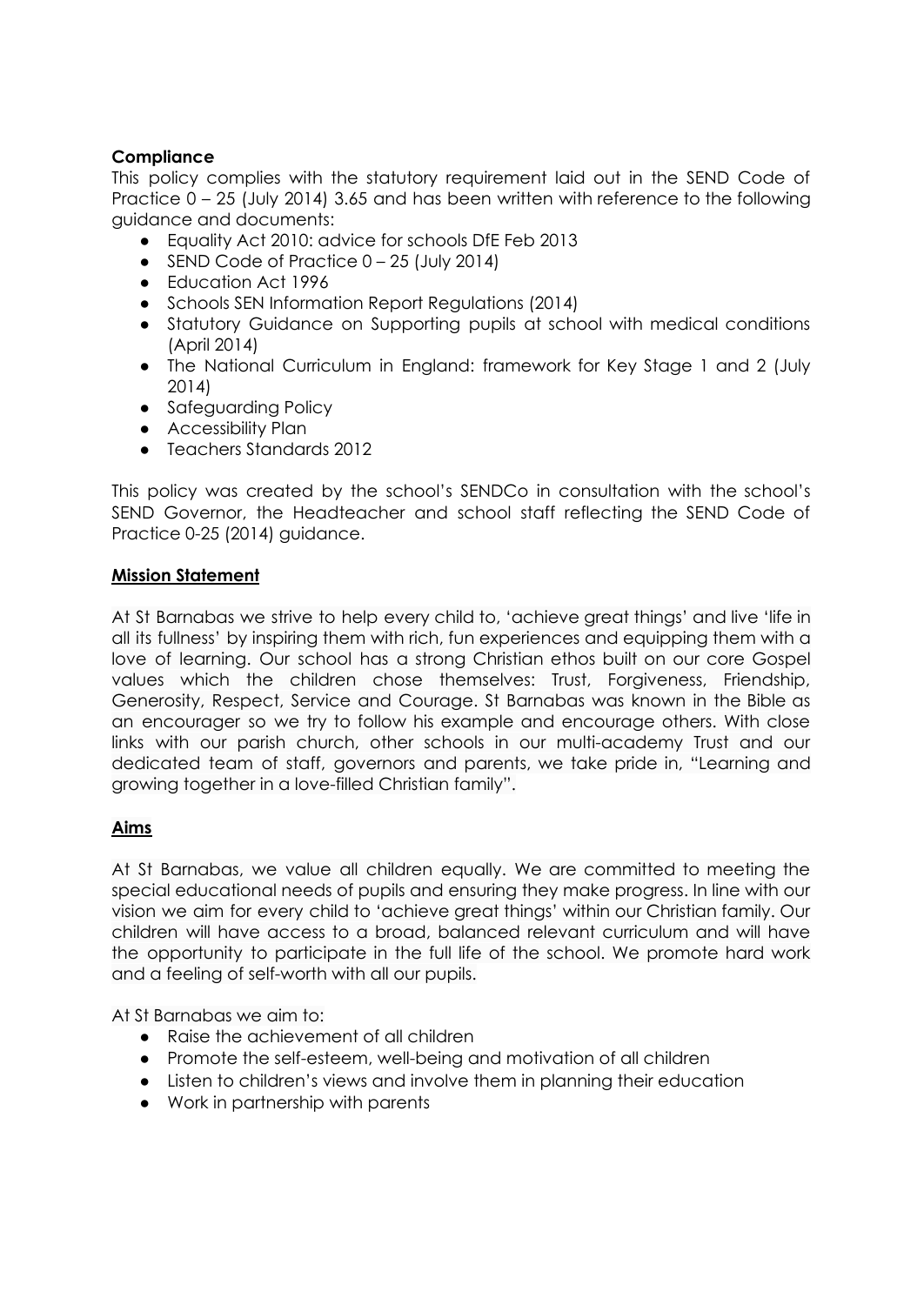# **Objectives**

In order to achieve our aims and to ensure that children with SEND achieve their full potential and make progress we will:

- Ensure that all legal requirements are carried out in accordance with Statements of Special Educational Needs, issued by the SEND Code of Practice 2014 (i.e. pupils with a statement or an IPRA on the SEND Register are transferred to new EHC plans).
- Ensure that pupils participate in their learning and increase their responsibility for their learning and behaviour as they move through school.
- Ensure the views of children and their families are taken into account and that we have developed good working relationships with parents, carers and the community.
- Ensure that the school offers a broad, balanced and differentiated curriculum which is accessible to pupils with SEND and promotes high standards of attainment and achievement.
- Ensure that the learning needs of pupils with SEND are identified and assessed as early as possible, and their progress is closely monitored.
- Ensure all teaching and non-teaching staff are involved in planning and meeting the needs of SEND pupils.
- Ensure that a Special Educational Needs and Disability Coordinator (SENDCo) is provided to support the SEND policy.
- Ensure that the school liaises with partners in education, health and social care to provide effective support when meeting the needs of pupils.
- Ensure the aims of education for children with difficulties and disabilities are the same as those for all children.

We accept the definition of SEND as outlined in the Education Act 1996 and Children and Families Act 2014 where the term SEND refers to those children who experience difficulty in learning in comparison with their peers. The 2014 Code of Practice says that:

*"A person has SEND if they have a learning difficulty or disability which calls for special educational provision to be made for him or her. At compulsory school age this means he or she has a significantly greater difficulty in learning than the majority of others of the same age, or has a disability which prevents him or her from making use of facilities of a kind generally provided for others of the same age in mainstream schools. SEND provision is identified as that which goes beyond the differentiated approaches and learning arrangements normally provided as part of high quality personalised teaching*."

At St Barnabas, we are also concerned with the emotional, behavioural and physical aspects of our children's education. The primary responsibility for the education of the SEND children rests with the class teacher. The SEND Code of Practice 2014 says that: Every teacher is responsible and accountable for all pupils in their class wherever or with whoever the pupils are working with, co-ordinated by the SENDCo (Special Educational Needs and Disability Coordinator) and the Headteacher. We accept the definition of a disability as outlined in the Equality Act 2010: You are disabled if you have a physical or mental impairment that has a 'substantial' and 'long term' negative effect on your ability to do normal daily activities.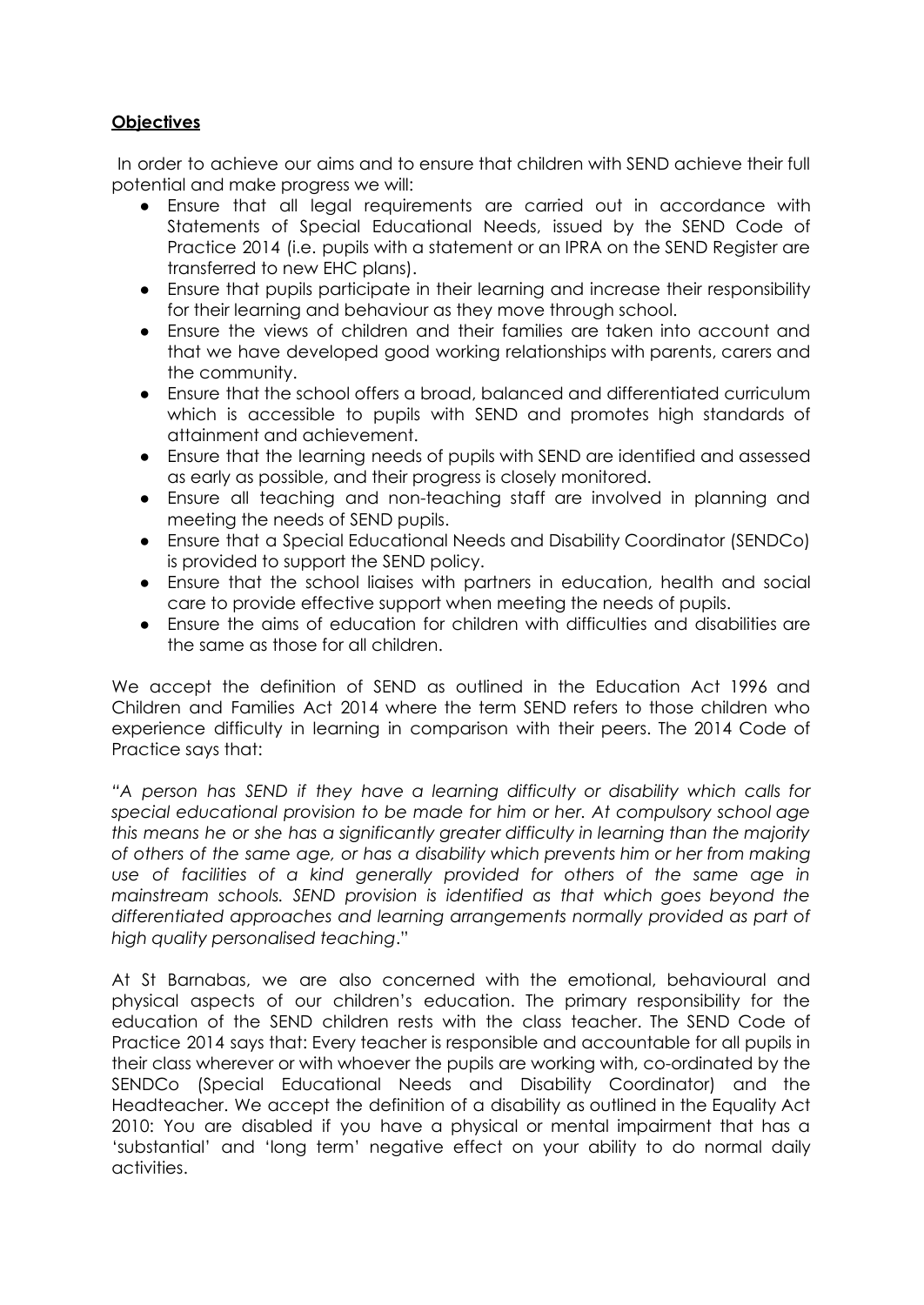#### **Roles and Responsibilities**

The Local Governing Committee(LGC) has identified a governor to have oversight of SEND provision in the school and to ensure that the LGC is kept informed of how the school is meeting statutory requirements. The roles of the LGC are set out in the Code of Practice.

The SENDCo is responsible for managing the school's SEND work and will keep the LGC informed about the SEND provision made by the school. The SENDCo will identify areas for development in SEND and contribute to the school's development plan.

The SENDCo and Headteacher will coordinate provision of children with SEND support.

All teachers expect to have children with SEND in their classes. Teaching and non teaching staff will be involved in the formulation of the SEND policy. All children benefit from "Quality First Teaching": this means the teachers are responsible for assessing, planning and teaching all children at the level which allows them to make progress with their learning. In addition we implement some focused interventions to target particular skills, differentiate the curriculum for pupils with SEND and will monitor their progress.

Staff within the school will work closely with parents and children to ensure that they take into account the child's own views and aspirations and the parents' experience of and hopes for their child.

Parents are invited to be involved during the planning and reviewing of SEND provision for their child.

# **Admissions**

All admissions are in line with the school admission policy which is available on our school website. The school is fully aware of the statutory requirements set out in the SEND Code of Practice and relevant legislation. We use induction meetings to work closely with parents to ascertain any identified needs and when we are aware of any difficulties in learning, we will work with parents (and other professionals as needed) to collect all relevant information and plan a relevant differentiated curriculum that best meets the needs of each child.

#### **The Graduated Approach to SEND Support**

At St Barnabas, we follow a 'Graduated Approach' to identifying and meeting SEND.

The needs of all individuals and groups will be met by:

- Setting suitable learning challenges within a broad and balanced curriculum, for all children.
- Responding to pupils' diverse learning needs.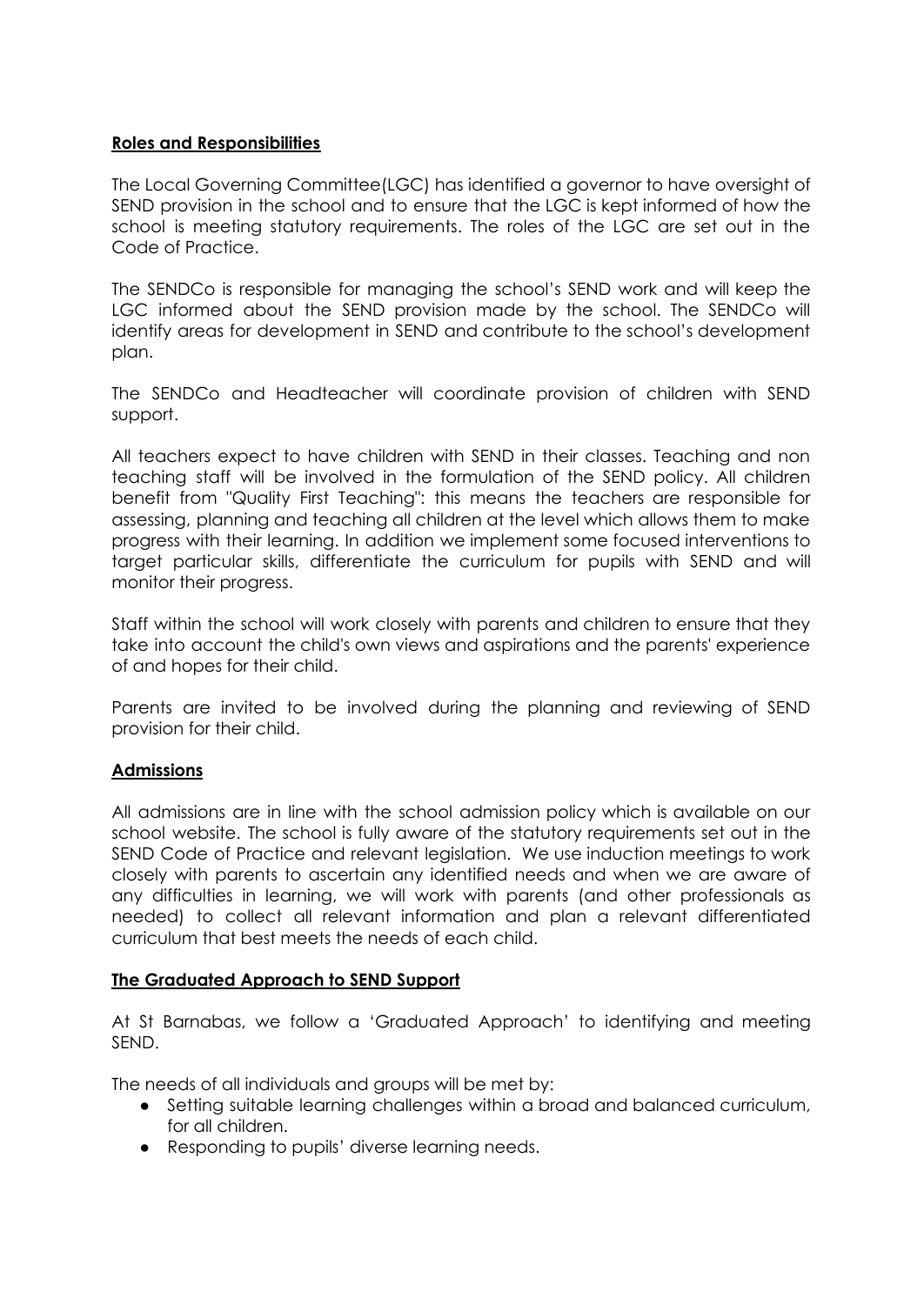● Overcoming potential barriers to learning and assessment for individuals and groups of pupils.

The school will use the graduated response as laid out in the SEND Code of Practice 0 – 25 (2014) as follows:

*Using teacher's assessments and discussions with parents, the SENDCo and class teachers will meet termly to discuss the provision needs of the pupils in their class. Consideration will be given to the academic achievement of each pupil, the progress made and the mental and emotional needs demonstrated by each pupil including the behaviour exhibited in school and reported behaviours from home.*

*Where these meetings identify children making less than expected progress for their age and individual circumstances, characterised by progress which:*

- *● is significantly slower than that of their peers starting from the same baseline*
- *● fails to match or better the child's previous rate of progress*
- *● fails to close the attainment gap between the child and their peers*
- *● widens the attainment gap".*

*(SEND Code of Practice 0 – 25, 2014, p95)*

At St Barnabas, we have a 'one to watch list' and a SEND list. The SEND list is those children who are on the SEND register. Children on the 'one to watch' list are monitored and they have quality first teaching and a range of interventions with the aim for them to catch up with their peers.

Children are then moved onto the SEND list if they have not made adequate progress after having had intervention/adjustments and quality first teaching. Children on the SEND list most likely have agencies and require the school to draw on specialist advice.

#### **Identification, Assessment, Record-Keeping and Reviews**

The SENDCo and class teacher will consider targeted support regardless of whether they are deemed to have SEND.

Where a pupil is identified as having a Special Educational Need or Disability, their needs will be categorised as per the SEND Code of Practice 0 – 25 (2014) into the following four headings:

- Communication and Interaction
- Cognition and Learning
- Social, Emotional and Mental Health Difficulties
- Sensory and/or Physical Needs

These will be used to identify the appropriate action to be taken by the school, rather than to label the child. The needs of the whole child will be used to determine additional provision. We recognise that some pupils' progress and attainment is affected by factors other than a Special Educational Need.

For example:

● their attendance and punctuality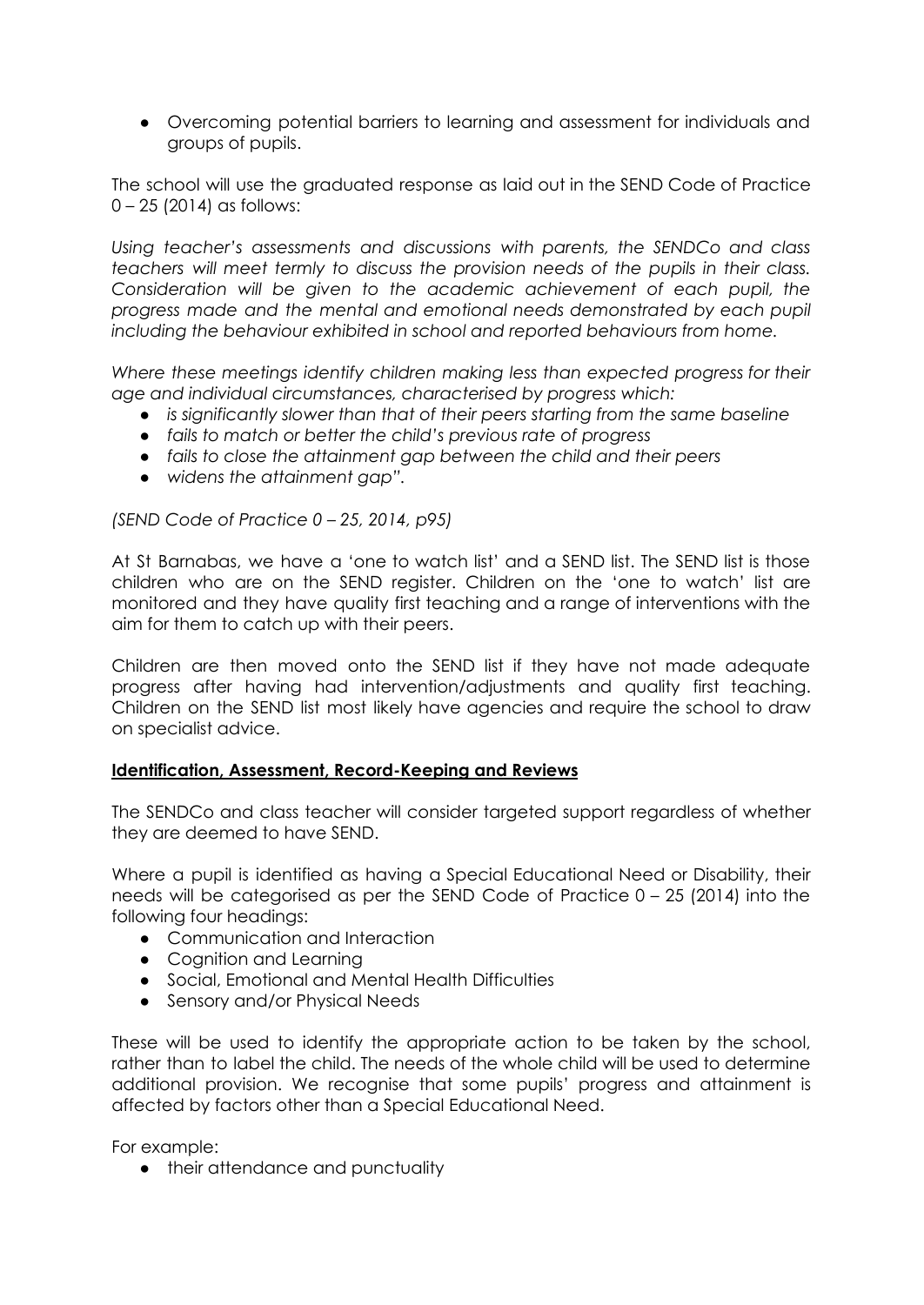- their health and welfare
- having English as an Additional Language (EAL)
- being in receipt of the Pupil Premium Grant
- being a Looked After Child (LAC)
- being a child of a serviceman/woman

#### **SEND Support**

The school uses the ASSESS – PLAN – DO – REVIEW model outlined in the SEND Code of Practice 0 – 25 (2014).

When it is determined that a pupil does have SEND, parents will be formally advised of this and the decision will be added to the SEND register. The aim of formally identifying a pupil with SEND is to help our school ensure that effective provision is put in place and so remove barriers to learning. The support provided consists of a four part process:

- 1. Assess
- 2. Plan
- 3. Do
- 4. Review

This is an ongoing cycle to enable the provision to be refined and revised as the understanding of the needs of the pupil grows. This cycle enables the identification of those interventions which are the most effective in supporting the pupil to achieve good progress and outcomes.

1. Assess

This involves clearly analysing the pupil's needs using the class teacher's assessments and those carried out by the SENDCo. These assessments could include a diagnostic test such as BPVS, WellComm, Motor assessment, Read for Sounds and GI Dyslexia screening tests etc. The parents', pupil's views and where relevant, advice from external support services, will also be considered. Any parental concerns will be noted and compared with the school's information and assessment data on how the pupil is progressing. This analysis will require regular review to ensure that support and intervention is matched to need, that barriers to learning are clearly identified and being overcome and that the interventions being used are developing and evolving as required. Where external support staff are already involved, their work will help inform the assessment of need. Where they are not involved they may be contacted, if this is felt to be appropriate, following discussion and agreement from parents.

2. Plan

Planning will involve consultation between the teacher and SENDCo to agree the adjustments, interventions and support that are required; the impact on progress, development and or behaviour that is expected and a clear date for review. Parental involvement may be sought, where appropriate, to reinforce or contribute to progress at home, likewise child involvement will be sought where appropriate. All those working with the pupil, including support staff, will be informed of their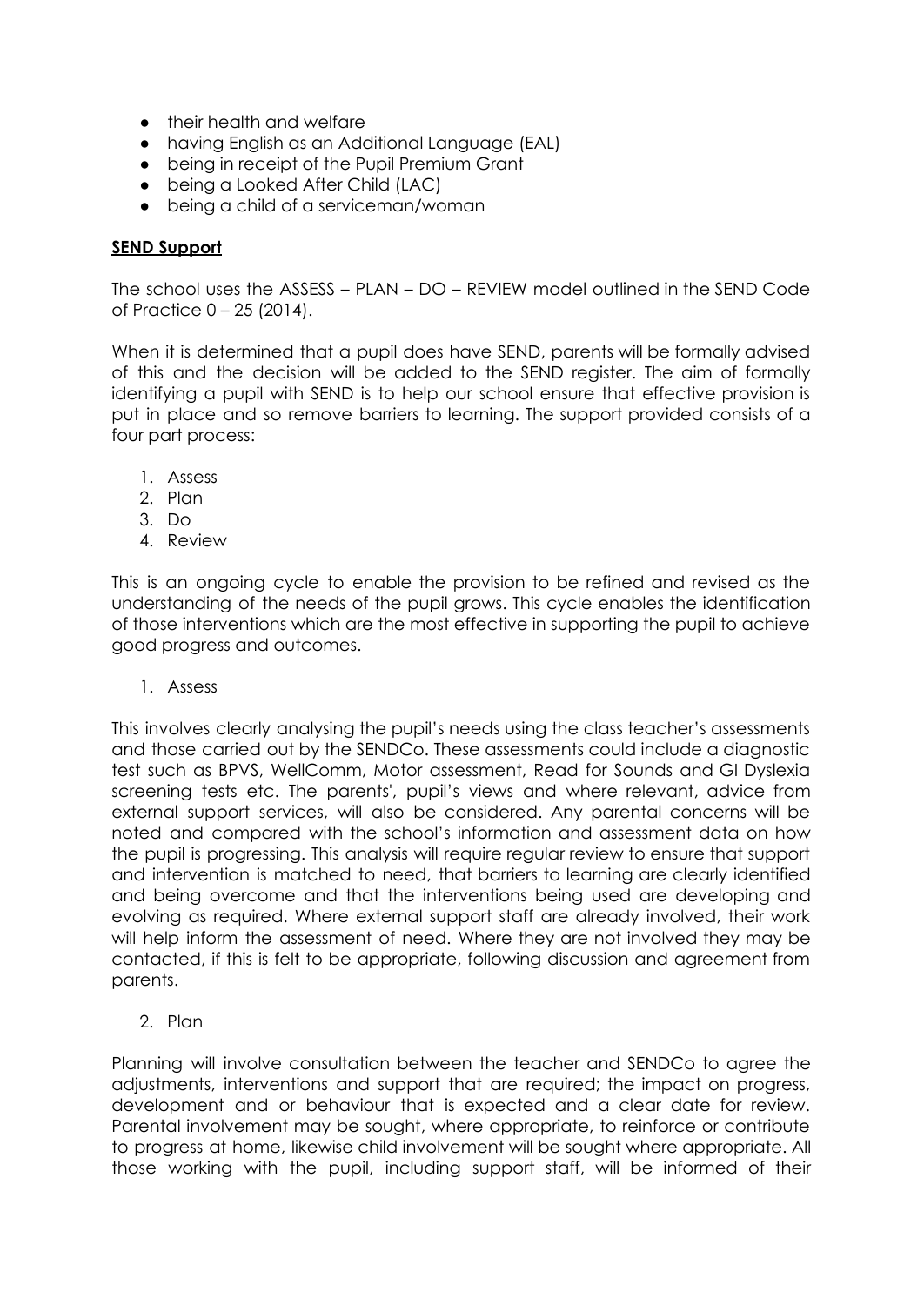individual needs, the support that is being provided, any particular teaching strategies/approaches that are being employed and the outcomes that are being sought.

# 3. Do

The class teacher remains responsible for working with the child on a day-to-day basis. They will retain responsibility even where the interventions may involve group or one-to-one teaching away from the main class teacher. They will work closely with teaching assistants to plan and assess the impact of support and interventions and links with classroom teaching. Support with further assessment of the pupil's strengths and weaknesses, problem solving and advising of the implementation of effective support will be provided by the SENDCo.

4. Review

Reviews of a child's progress will be made regularly. The review process will evaluate the impact and quality of the support and interventions. It will also take account of the views of the pupil and where necessary their parents. The class teacher, in conjunction with the SENDCo will revise the support and outcomes based on the pupil's progress and development making any necessary amendments going forward, in consultation with parents and the pupil. All information will be recorded during pupil progress meetings.

#### **Managing Pupils Needs on the SEND Register**

The SENDCo will keep an up-to-date list of pupils who are deemed to have SEND including the category of need which best describes the pupils' needs. This will be reviewed termly following the pupil progress meetings held with class teachers.

Where a pupil has been identified as having complex SEND and requires significant additional provision, the school may consider requesting assessment for an Education Health Care Plan (EHCP) to secure additional funding. Parents may make their own request for assessment for an EHCP. Where the SENDCo, class teacher and parents agree, pupils on the SEND register who make accelerated progress and close the attainment gap; and no longer require provision that is additional to and different from that of their peers, will be exited from the SEND register and moved onto the one to watch list.

# **Statutory Assessment: Referral for an Education, Health and Care Plan**

If a child has lifelong or significant difficulties they may undergo a Statutory Assessment Process which is usually requested by the school but can be requested by a parent. This will occur where the complexity of need or a lack of clarity around the needs of the child are such that a multi-agency approach to assessing that need, to planning provision and identifying resources, is required. The decision to make a referral for an Education, Health and Care Plan will be taken at a progress review. The application for an Education, Health and Care Plans will combine information from a variety of sources including:

● Parents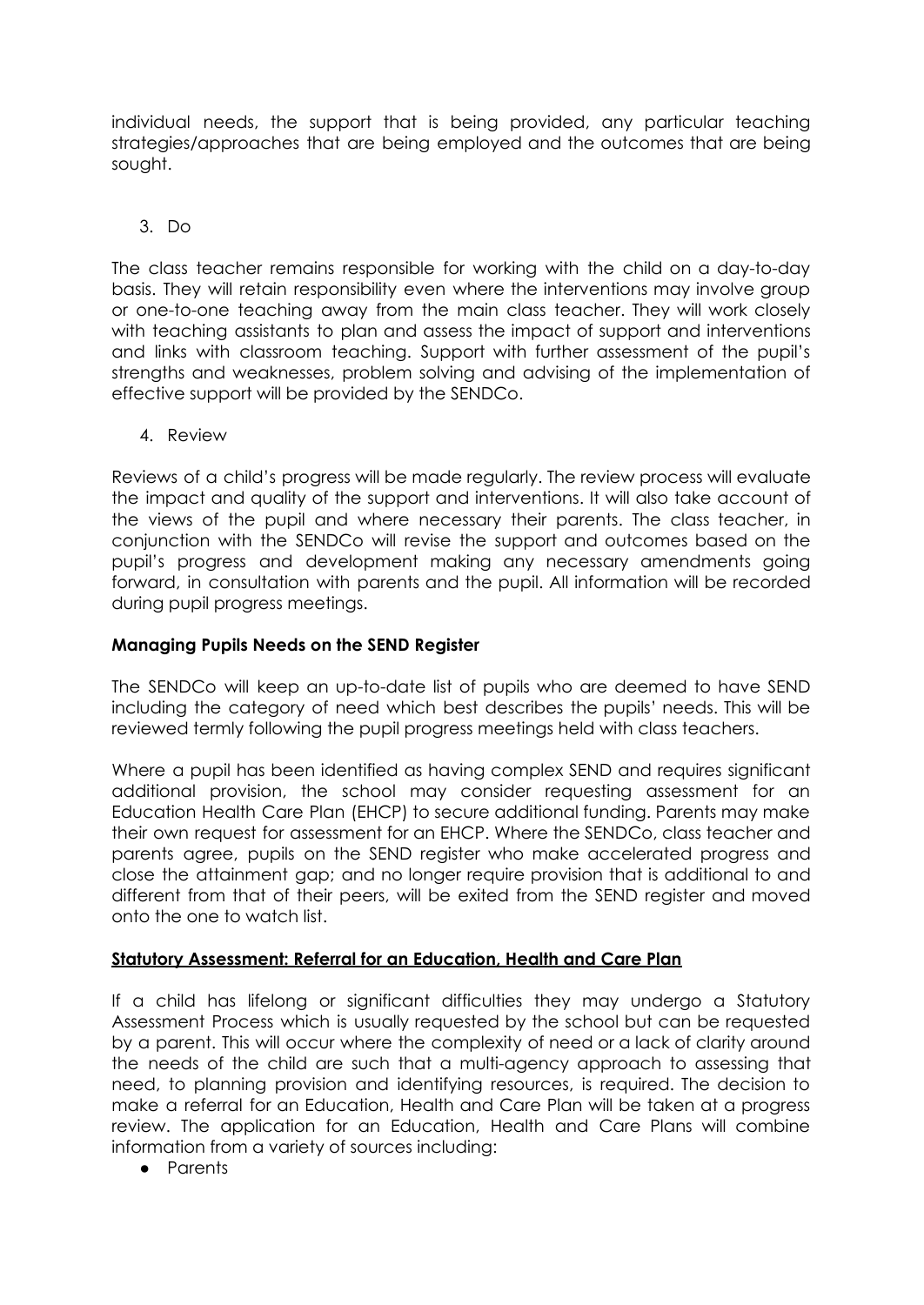- Teachers
- SENDCo
- Social Care
- Health professionals

Information will be gathered relating to the current provision provided, action points that have been taken, and the preliminary outcomes of targets set. A decision will be made by a group of people from education, health and social care about whether or not the child is eligible for an EHC Plan. Parents have the right to appeal against a decision not to initiate a statutory assessment leading to an EHC Plan.

# **Access to the Curriculum**

All children are individuals and have varying needs throughout their time at St Barnabas. All staff recognise that every child has gifts, abilities and weaknesses, which need to be adequately addressed by their class teacher. We believe that "every teacher is a teacher of every child or young person including those with SEN" (Nasen, 2014) and, in line with the SEND Code of Practice 0 – 25 (2014) class teachers are responsible for the learning and progress of all children and ensure all pupils are treated equally.

The class teacher ensures the children have access to a broad, balanced and relevant curriculum. They do this through careful curriculum planning and differentiation.

At St Barnabas we aim to ensure that children with SEND play a full role in all school activities as far as is appropriate e.g. music, homework, clubs, teams, swimming, school worships, concerts, visits, extra-curricular activities etc. The school encourages pupils to support each other in work and play, to build on different strengths and talents and to encourage all children to 'achieve great things' and 'live life in all its fullness'.

#### **Monitoring and Evaluation of SEND**

At St Barnabas we monitor our SEND provision so that we can ensure that we are meeting the needs of our SEND pupils in the most effective way possible using the resources available. The SEND Governor will meet with the SENDCo termly. The SENDCo reports termly and meets with the governors annually to discuss the outcomes of provision for children with special educational needs.

When considering how successful our policy is, we will consider:

- Movement of pupils on/off the SEND register
- The identification and assessment of SEND
- Pupil success in the National Curriculum, SATs and achieving targets
- Data
- Resource allocation
- Parental views and opinions expressed at Parents Evenings, reviews and informal discussions
- Effectiveness of documentation
- Complaints
- Pupil progress meetings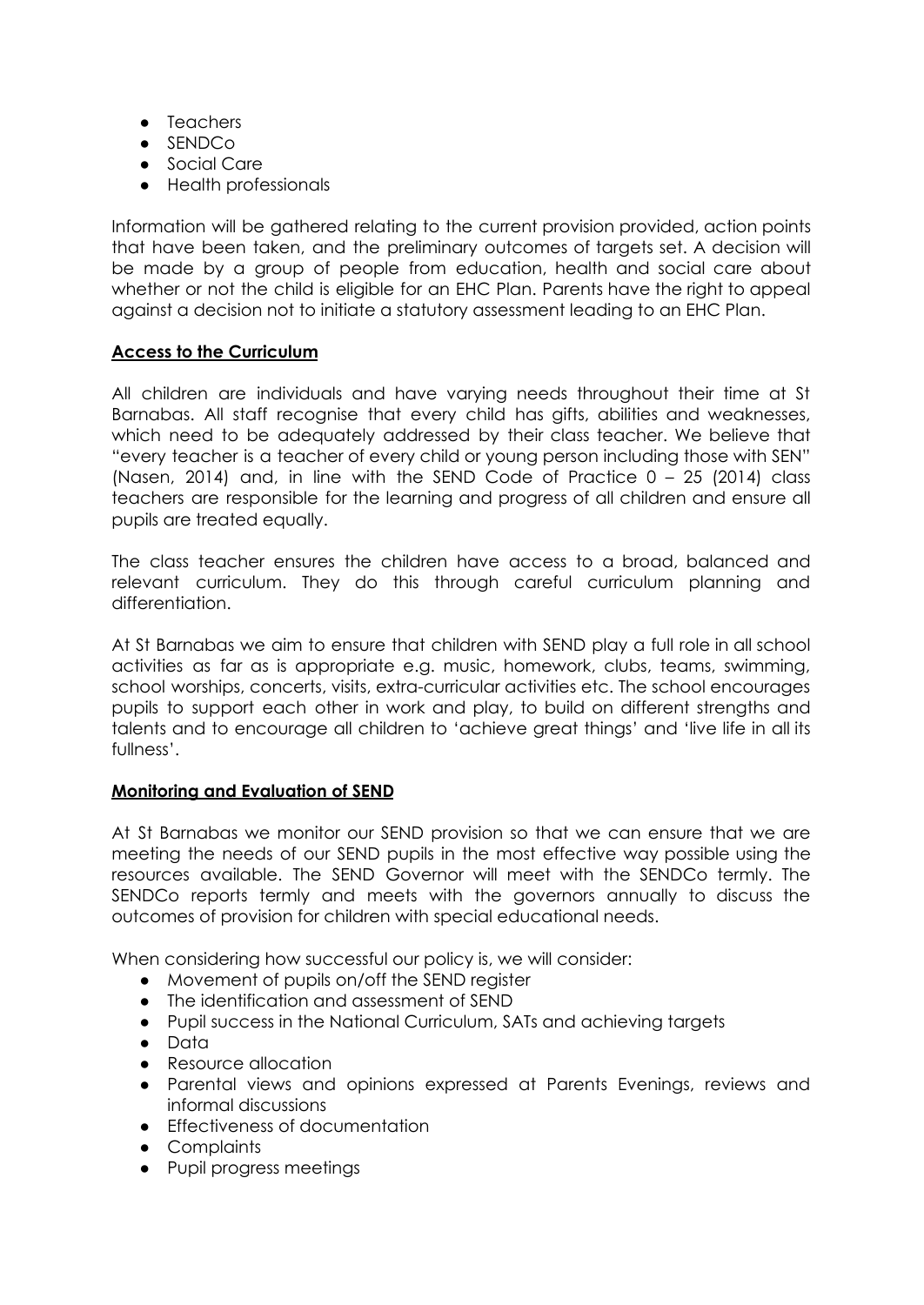- The school's self-evaluation policy
- Pupil and Parental views

# **Supporting Pupils at School with Medical Conditions**

The school recognises that pupils at school with medical conditions should be properly supported so that they have full access to education, including school trips and physical education. Some children with medical conditions may be disabled and where this is the case the school will comply with its duties under the Equality Act 2010. Some children may also have SEND and may have an IEP or EHCP which brings together health and social care needs, as well as the special educational provision and the SEND Code of Practice 0 – 25 (2014) is followed.

#### **Complaints**

The complaints procedure for SEND mirrors the school's other complaints procedures, which can be found on our school website. Should a parent or carer have a concern about the special provision made for their child they should in the first instance discuss this with the class teacher. If the concern continues then the SENDCo and Headteacher should be brought into the discussion process. If concerns cannot be resolved at this level they should be put in writing to the SEND Governor.

#### **SEND Training**

The Governors will ensure they are kept fully abreast of their statutory responsibilities. The SENDCo and Headteacher will keep fully up to date about SEND issues through attendance at training and cluster meetings. In addition the SENDCo will develop skills through attendance at specialist training meetings, discussions with outside specialists, reading, own research online or through reading and subscriptions to professional bodies.

Teaching and non-teaching staff will be kept up to date informally by the Headteacher or SENDCo as necessary. If a member of staff particularly wishes to pursue an area of SEND they will approach the SENDCo. The SENDCo and Headteacher will keep a record of all SEND training delivered on the electronic CPD log.

New staff to school will have an induction meeting with the SENDCo to discuss the needs of the children throughout the school, school policy and practice and pupils with specific needs that the staff member may encounter.

#### **External Agencies**

St Barnabas CE Primary Academy works closely with other agencies to focus on the identification and provision for those children who have a special educational need/disability. Liaison takes place with many agencies such as:

- Speech and Language
- Advisory Teacher
- School's Psychological Service
- Educational Welfare Officers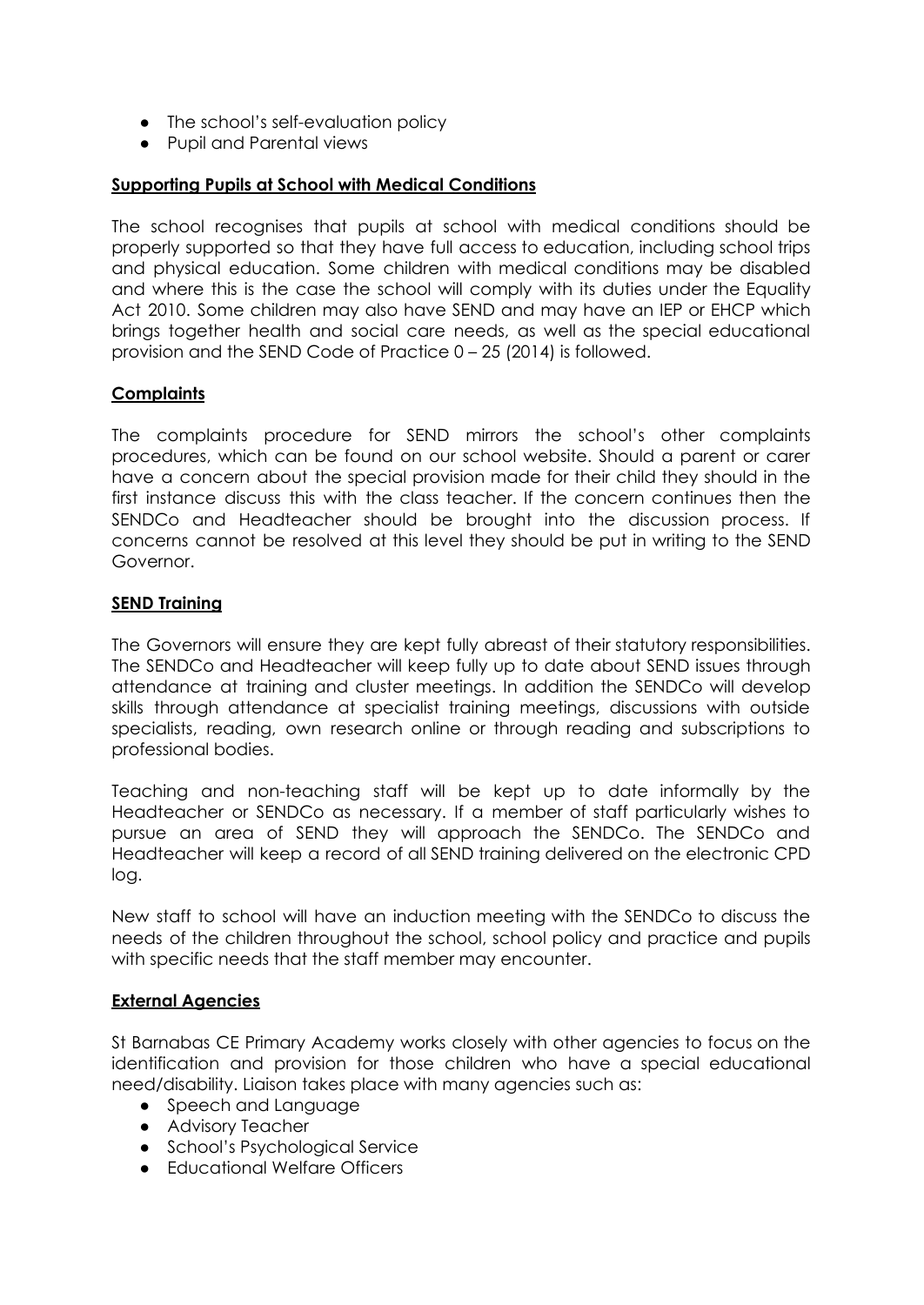- Speech Therapists
- SEND Support Service
- School Nurse
- Paediatricians

For those children who have a range of agencies working with them, a CAF (Common Assessment Framework) might be agreed. The CAF's main aim is to ensure all agencies work together according to an agreed plan of action. Thus, the actions and services provided across the agencies impact positively and achieve good outcomes for the child.

#### **Early help**

Any child may benefit from early help, but all school and college staff should be particularly alert to the potential need for early help for a child who:

- is disabled and has specific additional needs;
- has special educational needs (whether or not they have a statutory Education, Health and Care Plan)

#### **Keeping Children Safe in Education (2021)**

The updated act states how children with SEND are more vulnerable to all types of abuse. The school aims to reduce children's risk and keep all children safe, including children with SEND. Children with special educational needs (SEN) and disabilities can face additional safeguarding challenges. Governing bodies and proprietors should ensure their child protection policy reflects the fact that additional barriers can exist when recognising abuse and neglect in this group of children. These can include:

- assumptions that indicators of possible abuse such as behaviour, mood and injury relate to the child's disability without further exploration;
- being more prone to peer group isolation than other children;
- the potential for children with SEND and disabilities being disproportionately impacted by behaviours such as bullying, without outwardly showing any signs;
- communication barriers and difficulties in overcoming these barriers.

We would follow the school safeguarding policy should any safeguarding concerns arise. Children who require support with their emotional or mental health will have access to a specially trained teaching assistant, Emotional Literacy Support Assistant (ELSA). Our designated ELSA will work with the SENDCo to identify those children who require this intervention. Class teachers will also support children who appear to be struggling with their mental health and refer them to the SENDCo or the designated safeguarding leads. This will aim to ultimately reduce the vulnerability of all children, including SEND pupils and ensure pastoral support is given where required.